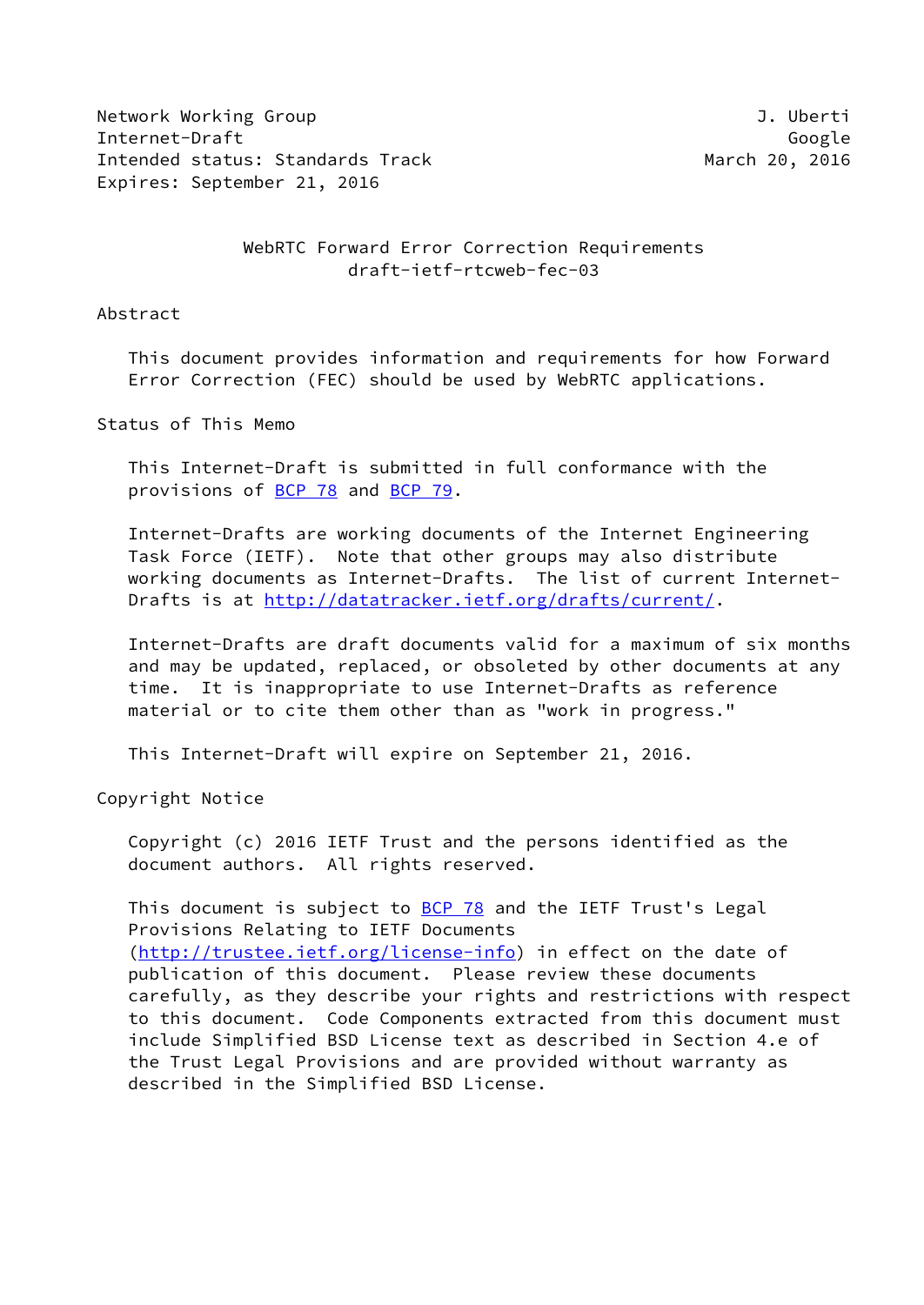<span id="page-1-1"></span>Internet-Draft WebRTC FEC March 2016

# Table of Contents

| $\mathbf{\underline{1}}$ .                | $\overline{2}$  |
|-------------------------------------------|-----------------|
| 2.                                        | $\overline{2}$  |
| 3.                                        | $\overline{2}$  |
| 3.1.                                      | $\overline{3}$  |
| 3.2.                                      | $\overline{3}$  |
| Codec-Specific In-band FEC<br>3.3.        | $\overline{3}$  |
|                                           | $\overline{4}$  |
| 4.1.                                      | $\overline{4}$  |
| 4.2.                                      | $\overline{4}$  |
|                                           | $\overline{5}$  |
| 5.1.                                      | $\overline{5}$  |
| 5.2.                                      | $\overline{5}$  |
| FEC for Application Content<br><u>6</u> . | 6               |
| Implementation Requirements<br>7.         | $\underline{6}$ |
| 8.                                        | 6               |
| 9.                                        | 6               |
|                                           | $\overline{1}$  |
|                                           | $\overline{1}$  |
|                                           | $\overline{1}$  |
| Normative References<br>12.1.             | $\mathbf{Z}$    |
| Informative References<br>12.2.           | $\overline{1}$  |
|                                           | $\underline{8}$ |
|                                           | 9               |
|                                           |                 |

### <span id="page-1-0"></span>[1](#page-1-0). Introduction

 In situations where packet loss is high, or perfect media quality is essential, Forward Error Correction (FEC) can be used to proactively recover from packet losses. This specification provides guidance on which FEC mechanisms to use, and how to use them, for WebRTC client implementations.

<span id="page-1-2"></span>[2](#page-1-2). Terminology

 The key words "MUST", "MUST NOT", "REQUIRED", "SHALL", "SHALL NOT", "SHOULD", "SHOULD NOT", "RECOMMENDED", "MAY", and "OPTIONAL" in this document are to be interpreted as described in [\[RFC2119](https://datatracker.ietf.org/doc/pdf/rfc2119)].

<span id="page-1-3"></span>[3](#page-1-3). Types of FEC

By its name, FEC describes the sending of redundant information in an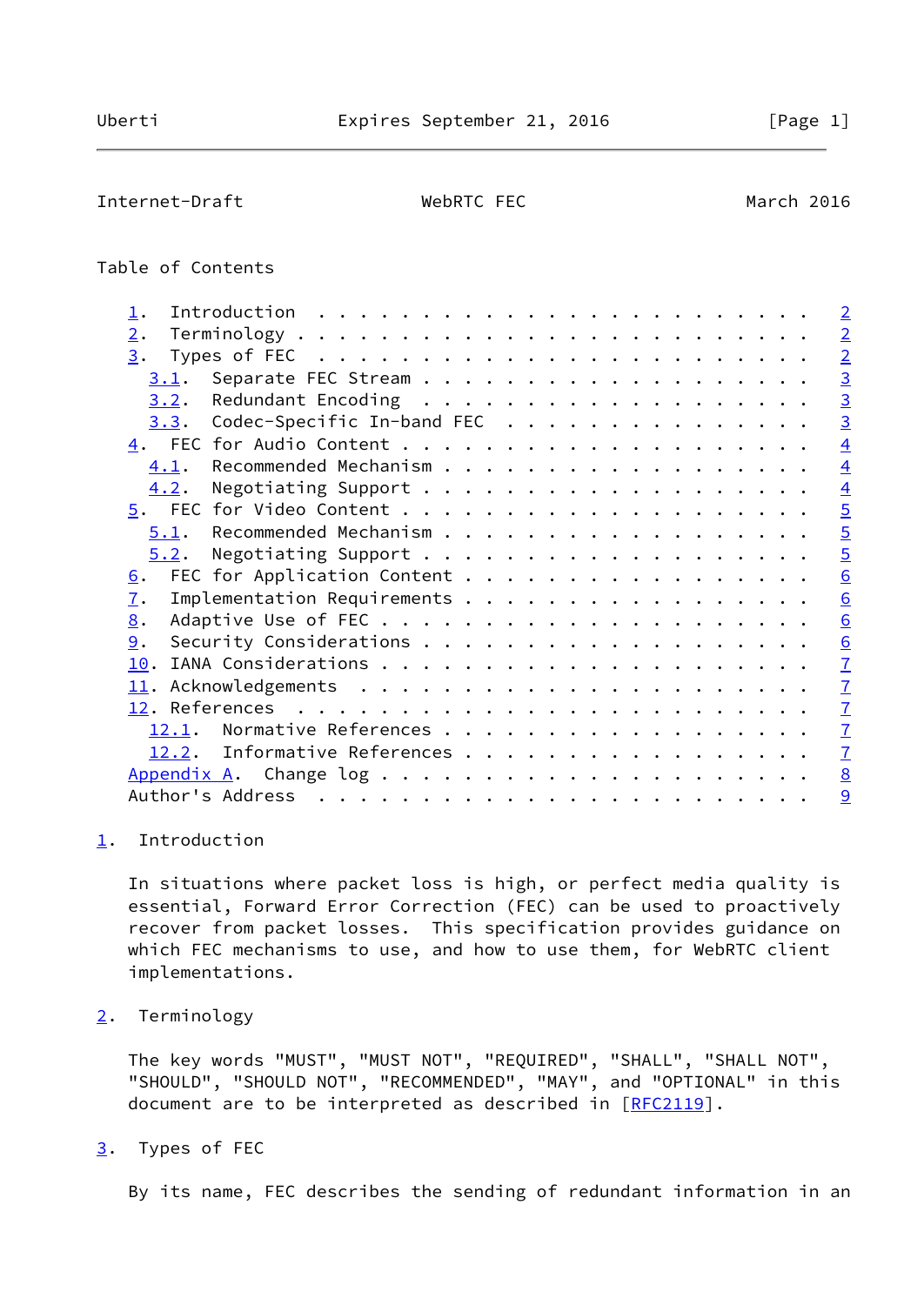outgoing packet stream so that information can still be recovered even in the face of packet loss. There are multiple ways in which this can be accomplished; this section enumerates the various mechanisms and describes their tradeoffs.

Uberti Expires September 21, 2016 [Page 2]

<span id="page-2-1"></span>Internet-Draft WebRTC FEC March 2016

### <span id="page-2-0"></span>[3.1](#page-2-0). Separate FEC Stream

This approach, as described in [\[RFC5956\], Section](https://datatracker.ietf.org/doc/pdf/rfc5956#section-4.3) 4.3, sends FEC packets as an independent SSRC-multiplexed stream, with its own SSRC and payload type. While by far the most flexible, each FEC packet will have its own IP+UDP+RTP+FEC header, leading to additional overhead of the FEC stream.

# <span id="page-2-2"></span>[3.2](#page-2-2). Redundant Encoding

This approach, as descibed in [[RFC2198](https://datatracker.ietf.org/doc/pdf/rfc2198)], allows for redundant data to be piggybacked on an existing primary encoding, all in a single packet. This redundant data may be an exact copy of a previous packet, or for codecs that support variable-bitrate encodings, possibly a smaller, lower-quality representation. In certain cases, the redundant data could include multiple prior packets.

 Since there is only a single set of packet headers, this approach allows for a very efficient representation of primary + redundant data. However, this savings is only realized when the data all fits into a single packet (i.e. the size is less than a MTU). As a result, this approach is generally not useful for video content.

## <span id="page-2-3"></span>[3.3](#page-2-3). Codec-Specific In-band FEC

Some audio codecs, notably Opus [\[RFC6716](https://datatracker.ietf.org/doc/pdf/rfc6716)] and AMR [[RFC4867](https://datatracker.ietf.org/doc/pdf/rfc4867)] support their own in-band FEC mechanism, where redundant data is included in the codec payload.

 For Opus, packets deemed as important are re-encoded at a lower bitrate and added to the subsequent packet, allowing partial recovery of a lost packet. This scheme is fairly efficient; experiments performed indicate that when Opus FEC is used, the overhead imposed is about 20-30%, depending on the amount of protection needed. Note that this mechanism can only carry redundancy information for the immediately preceding packet; as such the decoder cannot fully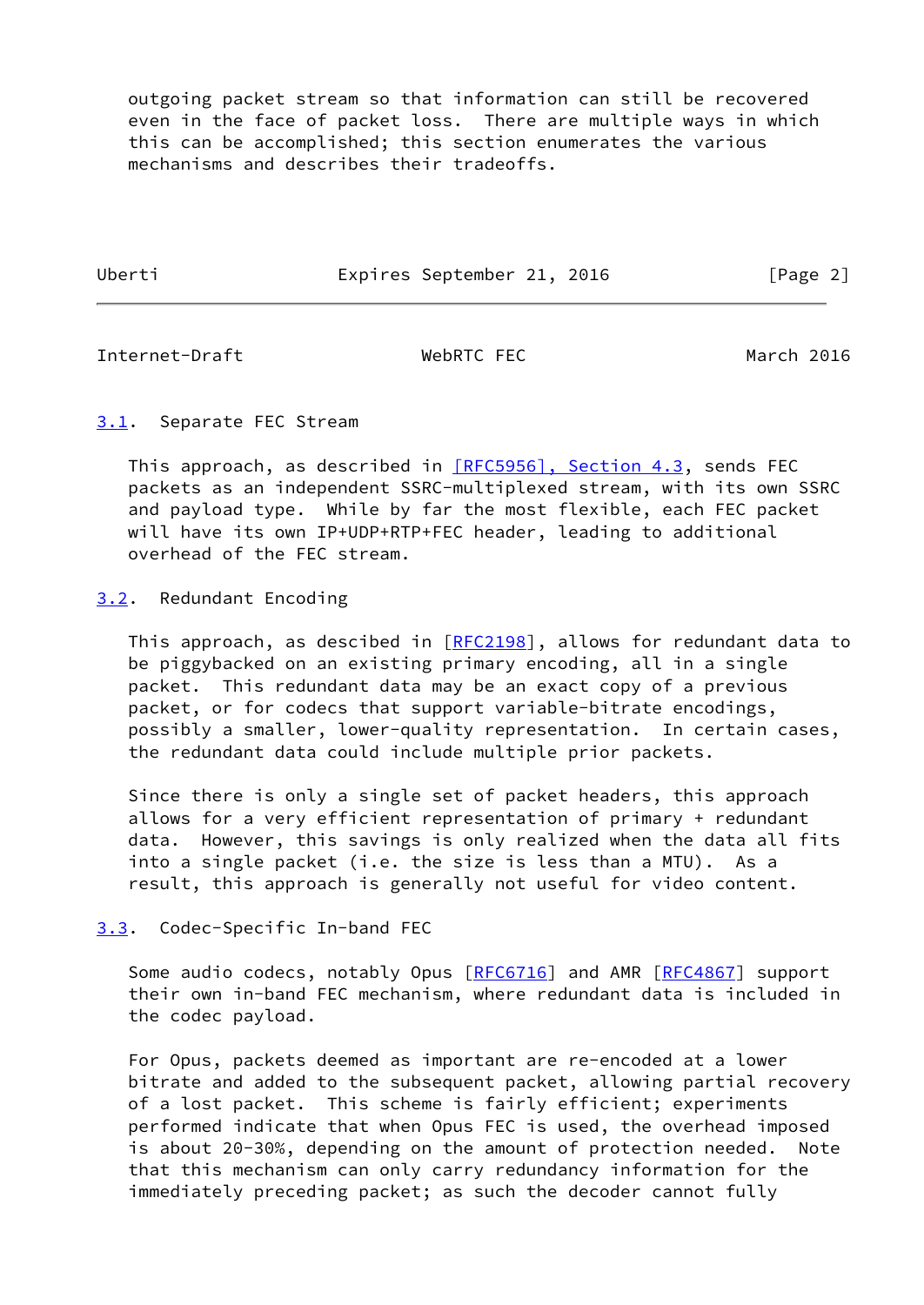recover multiple consecutive lost packets. See [\[RFC6716\],](https://datatracker.ietf.org/doc/pdf/rfc6716#section-2.1.7) Section 2.1.7 for complete details.

 For AMR/AMR-WB, packets can contain copies or lower-quality encodings of multiple prior audio frames. This mechanism is similar to the [\[RFC2198](https://datatracker.ietf.org/doc/pdf/rfc2198)] mechanism described above, but as it adds no additional framing, it can be slightly more efficient. See [\[RFC4867\],](https://datatracker.ietf.org/doc/pdf/rfc4867#section-3.7.1)  [Section](https://datatracker.ietf.org/doc/pdf/rfc4867#section-3.7.1) 3.7.1 for details on this mechanism.

Uberti **Expires September 21, 2016** [Page 3]

<span id="page-3-1"></span>Internet-Draft WebRTC FEC March 2016

<span id="page-3-0"></span>[4](#page-3-0). FEC for Audio Content

 The following section provides guidance on how to best use FEC for transmitting audio data. As indicated in **Section 8** below, FEC should only be activated if network conditions warrant it, or upon explicit application request.

<span id="page-3-2"></span>[4.1](#page-3-2). Recommended Mechanism

When using the Opus codec, use of the built-in Opus FEC mechanism is RECOMMENDED. This provides reasonable protection of the audio stream against typical losses, with modest overhead. Note that as indicated above the built-in Opus FEC only provides single-frame redundancy; if multi-packet protection is needed, the built-in FEC should be combined with [[RFC2198](https://datatracker.ietf.org/doc/pdf/rfc2198)] redundancy to protect the N-2th, N-3rd, etc. packets.

When using the AMR/AMR-WB codecs, use of their built-in FEC mechanism is RECOMMENDED. This provides slightly more efficient protection of the audio stream than  $[REC2198]$ .

When using variable-bitrate codecs without an internal FEC, [\[RFC2198](https://datatracker.ietf.org/doc/pdf/rfc2198)] redundant encoding with lower-fidelity version(s) of previous packet(s) is RECOMMENDED. This provides reasonable protection of the payload with moderate overhead.

When using constant-bitrate codecs, e.g. PCMU, use of [\[RFC2198](https://datatracker.ietf.org/doc/pdf/rfc2198)] redundant encoding MAY be used, but note that this will result in a potentially significant bitrate increase, and that suddenly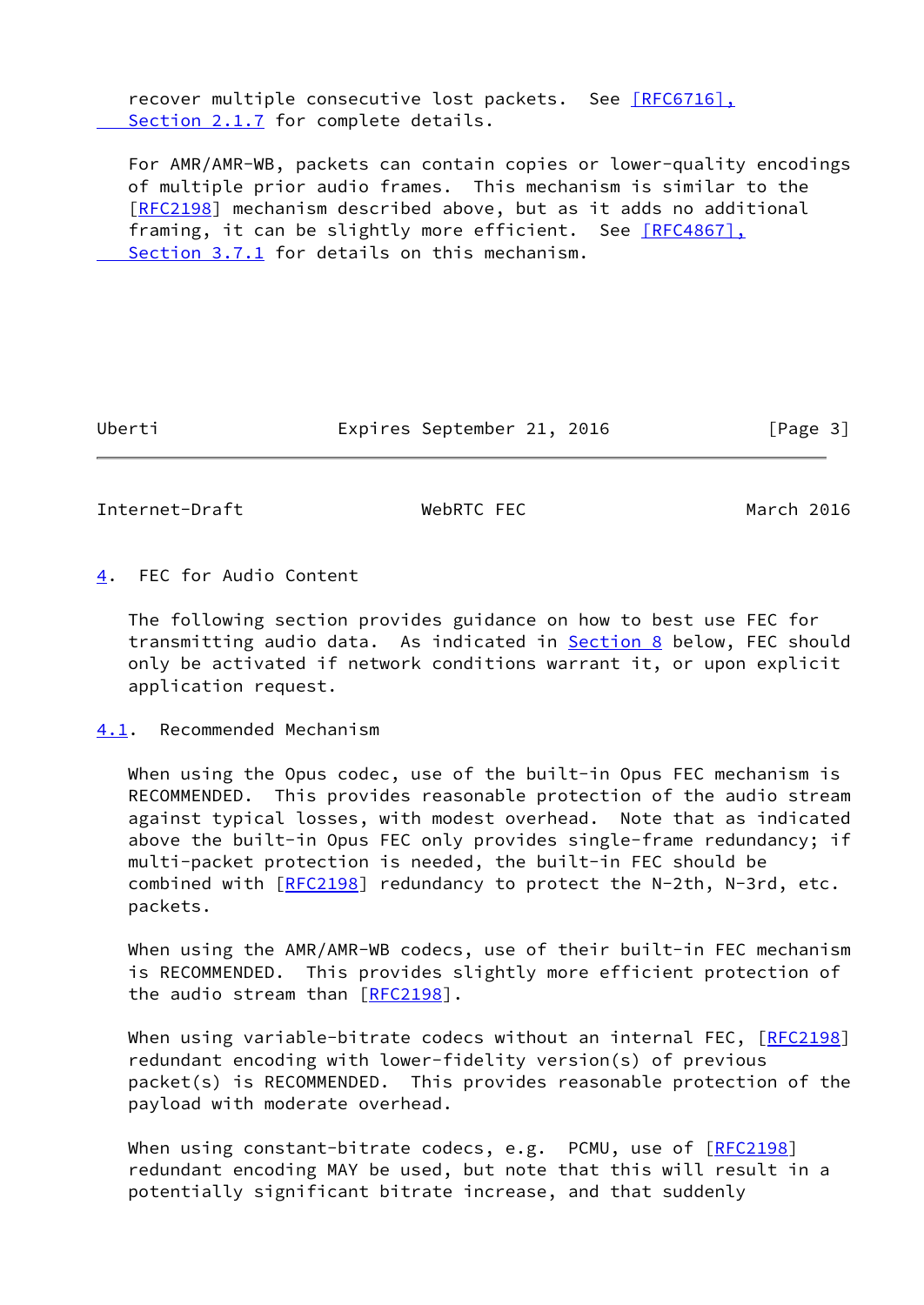increasing bitrate to deal with losses from congestion may actually make things worse.

 Because of the lower packet rate of audio encodings, usually a single packet per frame, use of a separate FEC stream comes with a higher overhead than other mechanisms, and therefore is NOT RECOMMENDED.

<span id="page-4-0"></span>[4.2](#page-4-0). Negotiating Support

 Support for redundant encoding can be indicated by offering "red" as a supported payload type in the offer. Answerers can reject the use of redundant encoding by not including "red" as a supported payload type in the answer.

 Support for codec-specific FEC mechanisms are typically indicated via "a=fmtp" parameters.

 For Opus, support for FEC at the received side is controlled by the "useinbandfec=1" parameter, as specified in

Uberti **Expires September 21, 2016** [Page 4]

<span id="page-4-2"></span>Internet-Draft WebRTC FEC March 2016

[\[I-D.ietf-payload-rtp-opus](#page-7-4)]. This parameter is declarative and can be negotiated separately for either media direction.

 For AMR/AMR-WB, support for redundant encoding, and the maximum supported depth, are controlled by the 'max-red' parameter, as specified in [\[RFC4867\], Section](https://datatracker.ietf.org/doc/pdf/rfc4867#section-8.1) 8.1. [TODO: figure out any additional recommendations are needed.]

<span id="page-4-1"></span>[5](#page-4-1). FEC for Video Content

 The following section provides guidance on how to best use FEC for transmitting video data. As indicated in **Section 8** below, FEC should only be activated if network conditions warrant it, or upon explicit application request.

<span id="page-4-3"></span>[5.1](#page-4-3). Recommended Mechanism

 For video content, use of a separate FEC stream with the RTP payload format described in [\[I-D.ietf-payload-flexible-fec-scheme](#page-7-5)] is RECOMMENDED. The receiver can demultiplex the incoming FEC stream by SSRC and correlate it with the primary stream via the SSRC field present in the FEC header.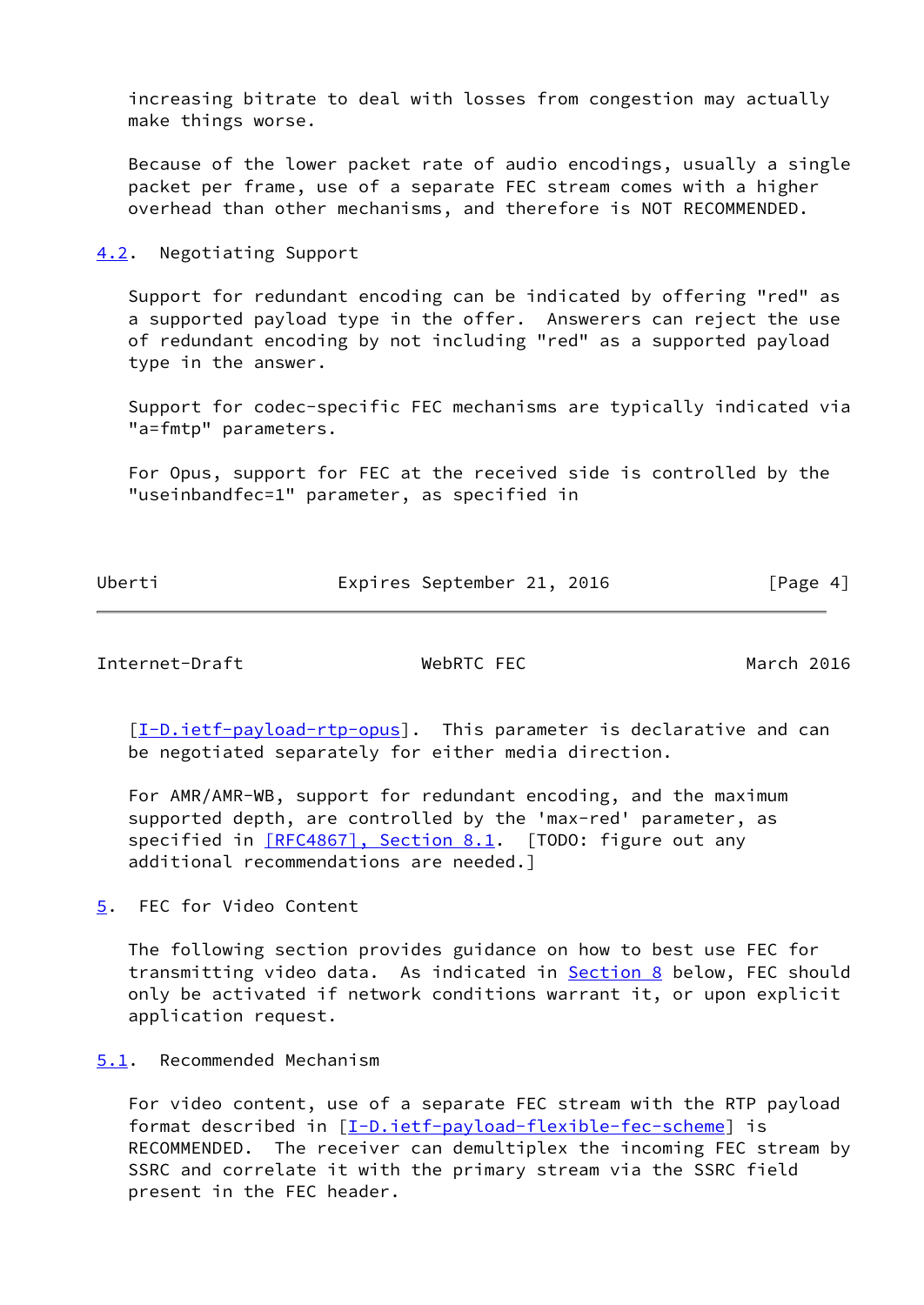Support for protecting multiple primary streams with a single FEC stream is complicated by WebRTC's 1-m-line-per-stream policy, which does not allow for a m-line dedicated specifically to FEC.

<span id="page-5-0"></span>[5.2](#page-5-0). Negotiating Support

 To offer support for a SSRC-multiplexed FEC stream that is associated with a given primary stream, the offerer MUST offer the formats supported for the primary stream, as well as one of the formats described in  $[I-D.iett-payload-flexible-free-scheme]$ , Section 5.1.

 Use of FEC-only m-lines, and grouping using the SDP group mechanism as described in  $[REC5956]$ , Section 4.1 is not currently defined for WebRTC, and SHOULD NOT be offered.

 Answerers can reject the use of SSRC-multiplexed FEC, by not including FEC formats in the answer.

 Answerers SHOULD reject any FEC-only m-lines, unless they specifically know how to handle such a thing in a WebRTC context (perhaps defined by a future version of the WebRTC specifications). This ensures that implementations will not malfunction when said future version of WebRTC enables offers of FEC-only m-lines.

| Uberti | Expires September 21, 2016 |  | [Page 5] |
|--------|----------------------------|--|----------|

<span id="page-5-2"></span>Internet-Draft WebRTC FEC March 2016

<span id="page-5-1"></span>[6](#page-5-1). FEC for Application Content

 WebRTC also supports the ability to send generic application data, and provides transport-level retransmission mechanisms to support full and partial (e.g. timed) reliability. See [\[I-D.ietf-rtcweb-data-channel](#page-7-6)] for details.

 Because the application can control exactly what data to send, it has the ability to monitor packet statistics and perform its own application-level FEC, if necessary.

 As a result, this document makes no recommendations regarding FEC for the underlying data transport.

<span id="page-5-3"></span>[7](#page-5-3). Implementation Requirements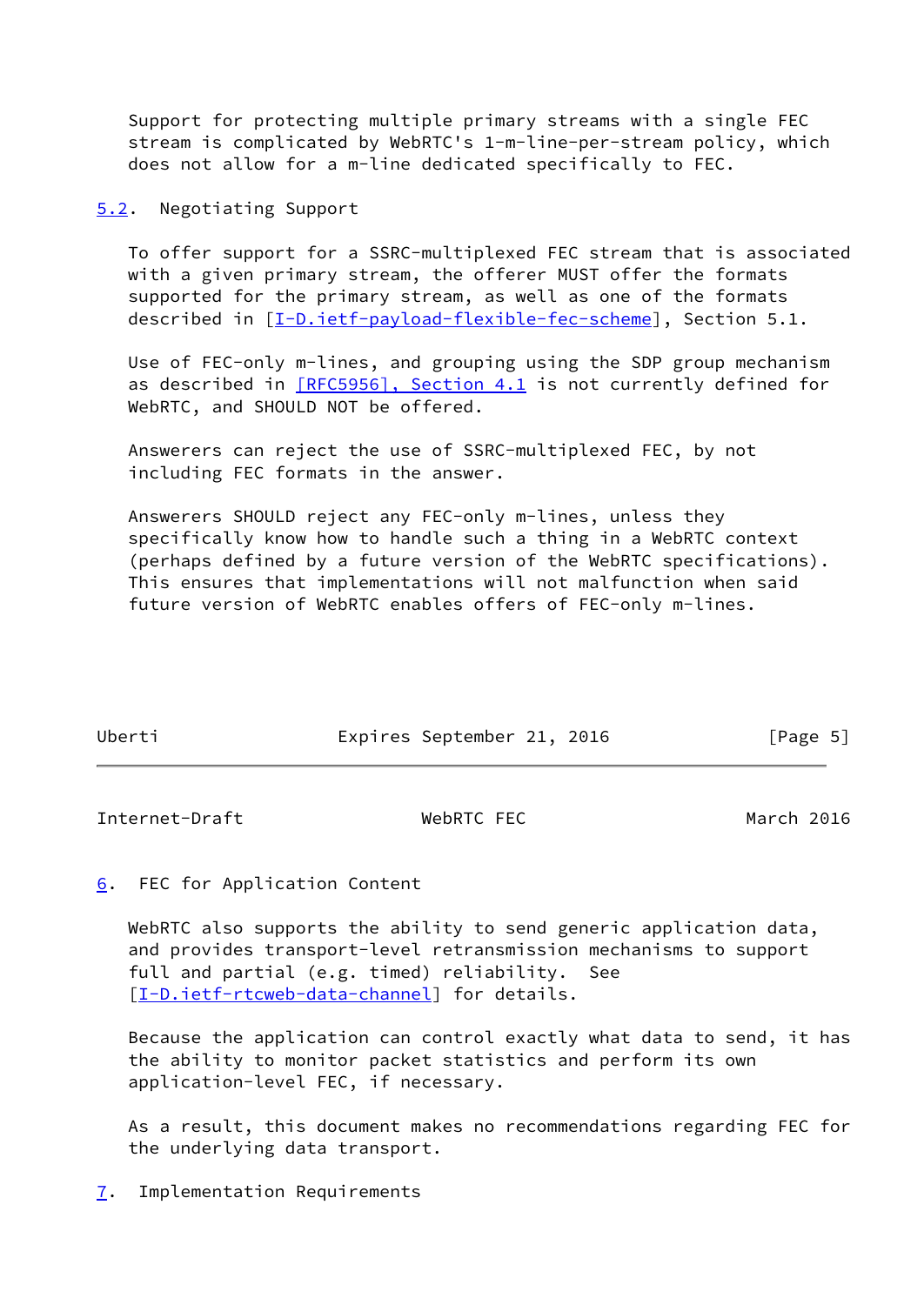To support the functionality recommended above, implementations MUST support the relevant mechanisms for their supported audio codecs, as described in [Section 4](#page-3-0), and the general FEC mechanism described in [\[I-D.ietf-payload-flexible-fec-scheme](#page-7-5)].

 Implementations MAY support additional FEC mechanisms if desired, e.g.  $[REC5109]$ .

<span id="page-6-0"></span>[8](#page-6-0). Adaptive Use of FEC

 Since use of FEC causes redundant data to be transmitted, this will lead to less bandwidth available for the primary encoding, when in a bandwidth-constrained environment. Given this, WebRTC implementations SHOULD only transmit the amount of FEC needed to protect against the observed packet loss (which can be determined, e.g., by monitoring transmit packet loss data from RTCP Receiver Reports  $[REC3550]$ , or the application indicates it is willing to pay a quality penalty to proactively avoid losses.

<span id="page-6-1"></span>[9](#page-6-1). Security Considerations

 This document makes recommendations regarding the use of FEC. Generally, it should be noted that although applying redundancy is often useful in protecting a stream against packet loss, if the loss is caused by network congestion, the additional bandwidth used by the redundant data may actually make the situation worse, and can lead to significant degradation of the network.

 Additional security considerations for each individual FEC mechanism are enumerated in their respective documents.

<span id="page-6-3"></span>

| Uberti                     | Expires September 21, 2016 | [Page 6]   |
|----------------------------|----------------------------|------------|
| Internet-Draft             | WebRTC FEC                 | March 2016 |
| IANA Considerations<br>10. |                            |            |

<span id="page-6-2"></span>This document requires no actions from IANA.

<span id="page-6-4"></span>[11.](#page-6-4) Acknowledgements

 Several people provided significant input into this document, including Jonathan Lennox, Giri Mandyam, Varun Singh, Tim Terriberry,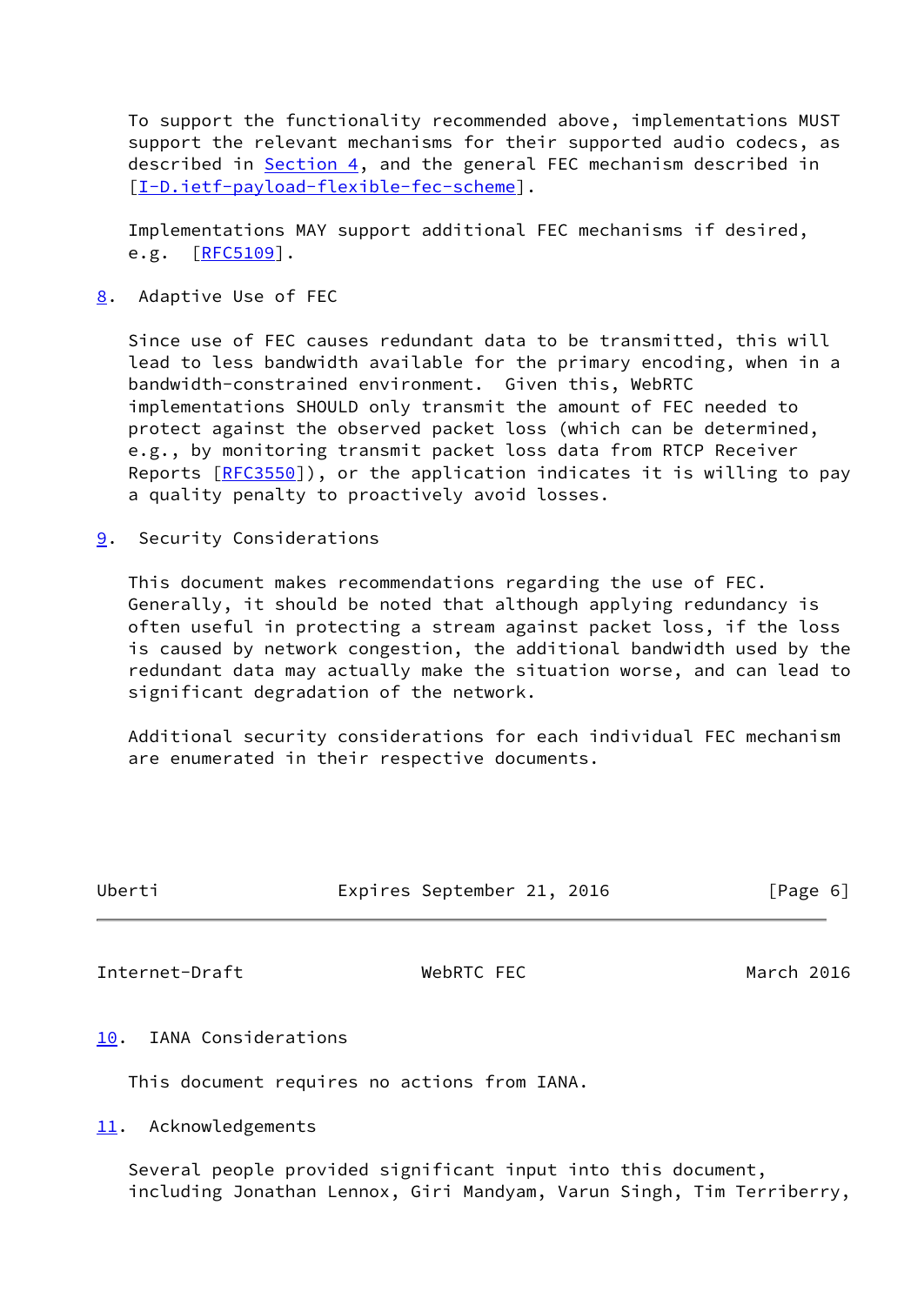and Mo Zanaty.

## <span id="page-7-0"></span>[12.](#page-7-0) References

<span id="page-7-1"></span>[12.1](#page-7-1). Normative References

<span id="page-7-5"></span> [I-D.ietf-payload-flexible-fec-scheme] Singh, V., Begen, A., Zanaty, M., and G. Mandyam, "RTP Payload Format for Flexible Forward Error Correction (FEC)", [draft-ietf-payload-flexible-fec-scheme-01](https://datatracker.ietf.org/doc/pdf/draft-ietf-payload-flexible-fec-scheme-01) (work in progress), October 2015.

- [RFC2119] Bradner, S., "Key words for use in RFCs to Indicate Requirement Levels", [BCP 14](https://datatracker.ietf.org/doc/pdf/bcp14), [RFC 2119](https://datatracker.ietf.org/doc/pdf/rfc2119), DOI 10.17487/RFC2119, March 1997, <<http://www.rfc-editor.org/info/rfc2119>>.
- [RFC2198] Perkins, C., Kouvelas, I., Hodson, O., Hardman, V., Handley, M., Bolot, J., Vega-Garcia, A., and S. Fosse- Parisis, "RTP Payload for Redundant Audio Data", [RFC 2198,](https://datatracker.ietf.org/doc/pdf/rfc2198) DOI 10.17487/RFC2198, September 1997, <<http://www.rfc-editor.org/info/rfc2198>>.
- [RFC5956] Begen, A., "Forward Error Correction Grouping Semantics in the Session Description Protocol", [RFC 5956](https://datatracker.ietf.org/doc/pdf/rfc5956), DOI 10.17487/RFC5956, September 2010, <<http://www.rfc-editor.org/info/rfc5956>>.
- <span id="page-7-2"></span>[12.2](#page-7-2). Informative References

<span id="page-7-4"></span>[I-D.ietf-payload-rtp-opus]

 Spittka, J., Vos, K., and J. Valin, "RTP Payload Format for the Opus Speech and Audio Codec", [draft-ietf-payload](https://datatracker.ietf.org/doc/pdf/draft-ietf-payload-rtp-opus-11) [rtp-opus-11](https://datatracker.ietf.org/doc/pdf/draft-ietf-payload-rtp-opus-11) (work in progress), April 2015.

<span id="page-7-6"></span>[I-D.ietf-rtcweb-data-channel]

 Jesup, R., Loreto, S., and M. Tuexen, "WebRTC Data Channels", [draft-ietf-rtcweb-data-channel-13](https://datatracker.ietf.org/doc/pdf/draft-ietf-rtcweb-data-channel-13) (work in progress), January 2015.

| Uber |  |
|------|--|
|      |  |

Expires September 21, 2016 [Page 7]

<span id="page-7-3"></span>Internet-Draft WebRTC FEC March 2016

[RFC3550] Schulzrinne, H., Casner, S., Frederick, R., and V.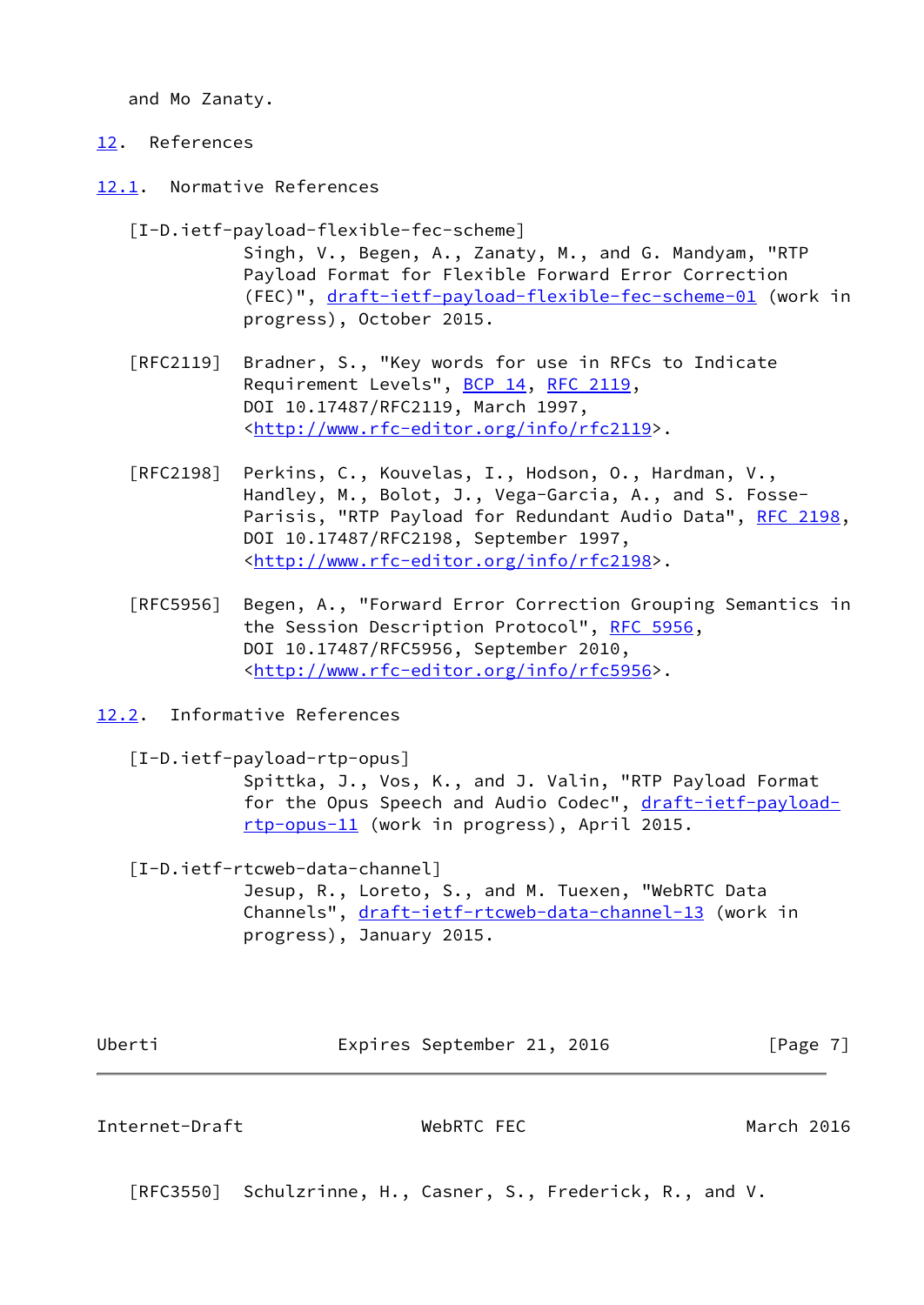Jacobson, "RTP: A Transport Protocol for Real-Time Applications", STD 64, [RFC 3550](https://datatracker.ietf.org/doc/pdf/rfc3550), DOI 10.17487/RFC3550, July 2003, <<http://www.rfc-editor.org/info/rfc3550>>.

- [RFC4867] Sjoberg, J., Westerlund, M., Lakaniemi, A., and Q. Xie, "RTP Payload Format and File Storage Format for the Adaptive Multi-Rate (AMR) and Adaptive Multi-Rate Wideband (AMR-WB) Audio Codecs", [RFC 4867,](https://datatracker.ietf.org/doc/pdf/rfc4867) DOI 10.17487/RFC4867, April 2007, [<http://www.rfc-editor.org/info/rfc4867](http://www.rfc-editor.org/info/rfc4867)>.
- [RFC5109] Li, A., Ed., "RTP Payload Format for Generic Forward Error Correction", [RFC 5109](https://datatracker.ietf.org/doc/pdf/rfc5109), DOI 10.17487/RFC5109, December 2007, [<http://www.rfc-editor.org/info/rfc5109](http://www.rfc-editor.org/info/rfc5109)>.
- [RFC6716] Valin, JM., Vos, K., and T. Terriberry, "Definition of the Opus Audio Codec", [RFC 6716](https://datatracker.ietf.org/doc/pdf/rfc6716), DOI 10.17487/RFC6716, September 2012, <<http://www.rfc-editor.org/info/rfc6716>>.
- <span id="page-8-0"></span>[Appendix A.](#page-8-0) Change log

Changes in draft  $-03$ :

- o Added overhead stats for Opus.
- o Expanded discussion of multi-packet FEC for Opus.
- o Added discussion of AMR/AMR-WB.
- o Removed discussion of ssrc-group.
- o Referenced the data channel doc.
- o Referenced the RTP/RTCP RFC.
- o Several small edits based on feedback from Magnus.

Changes in draft  $-02$ :

 o Expanded discussion of FEC-only m-lines, and how they should be handled in offers and answers.

Changes in draft -01:

- o Tweaked abstract/intro text that was ambiguously normative.
- o Removed text on FEC for Opus in CELT mode.